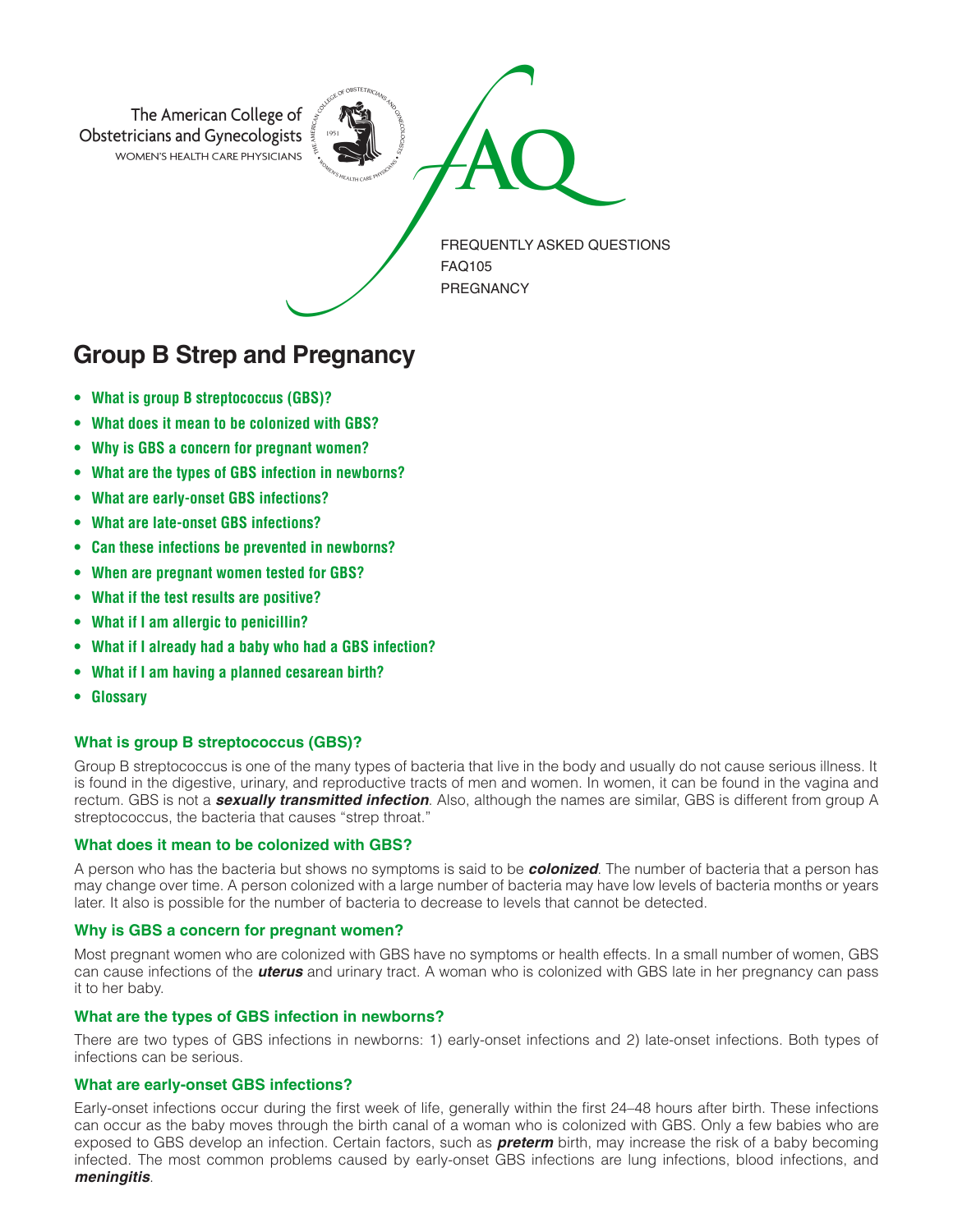# **What are late-onset GBS infections?**

These infections occur after the first 6 days of life. Late-onset infections may be passed from the mother to the baby during birth or they may be caused by contact with other people who are colonized with GBS. Late-onset infection can lead to meningitis and other diseases, such as pneumonia.

## **Can these infections be prevented in newborns?**

GBS testing late in pregnancy and treatment during labor can help prevent early-onset infections. However, it does not prevent late-onset infections. It is important to recognize the signs and symptoms of late-onset GBS infection in your baby:

- Slowness or inactivity
- Irritability
- Poor feeding
- Vomiting
- High fever

If your baby has any of these signs or symptoms, contact your pediatrician right away.

# **When are pregnant women tested for GBS?**

To help prevent early-onset GBS infection, women are tested for GBS late in pregnancy, between weeks 35 and 37. The test is called a culture. In this test, a swab is used to take a sample from the woman's vagina and rectum. This procedure is quick and not painful. The sample is sent to a lab where it is grown in a special substance.

# **What if the test results are positive?**

If results of the culture test are positive, showing that GBS is present, you most likely will receive treatment with *antibiotics* during labor to help prevent GBS from being passed to your baby. Antibiotics help get rid of some of the bacteria that can harm the baby during birth. The antibiotics work only if they are given during labor. If treatment is given earlier in pregnancy, the bacteria may regrow and be present during labor. Penicillin is the antibiotic that is most often given to prevent earlyonset GBS infection in newborns.

## **What if I am allergic to penicillin?**

If you are allergic to penicillin, tell your health care provider before you are tested for GBS. Women with mild allergic reactions can take an antibiotic called cefazolin. If you have had a severe reaction to penicillin, such as hives or *anaphylaxis*, the bacteria in the sample need to be tested to determine the choice of antibiotic.

## **What if I already had a baby who had a GBS infection?**

If you had a previous baby with GBS infection or if your urine has GBS bacteria during this pregnancy, you are at high risk of passing GBS on to your baby during labor and delivery. You will receive treatment during labor to protect your baby from infection. You will not need to be tested between weeks 35 and 37 of pregnancy.

# **What if I am having a planned cesarean birth?**

If you are having a planned *cesarean birth*, you do not need to receive antibiotics for GBS during delivery if your labor has not begun or the *amniotic sac* has not ruptured (your water has not broken). However, you should still be tested for GBS because labor may occur before the planned cesarean birth. If your test result is positive, your baby may need to be monitored for GBS infection after birth.

## **Glossary**

**Amniotic Sac:** Fluid-filled sac in the mother's uterus in which the fetus develops.

*Anaphylaxis:* An allergic reaction with symptoms ranging from hives and itching to breathing problems and shock. It can be life threatening for some people.

**Antibiotics:** Drugs that treat infections.

**Cesarean Birth:** Birth of a baby through incisions made in the mother's abdomen and uterus.

*Colonized:* Having bacteria in your body that could cause illness, but having no symptoms of the disease.

*Meningitis:* Inflammation of the membranes of the brain or spinal cord.

**Preterm:** Born before 37 weeks of pregnancy.

*Sexually Transmitted Infection:* An infection that is spread by sexual contact, including chlamydia, gonorrhea, genital warts, herpes, syphilis, and infection with human immunodeficiency virus (HIV, the cause of acquired immunodeficiency syndrome [AIDS]).

*Uterus:* A muscular organ located in the female pelvis that contains and nourishes the developing fetus during pregnancy.